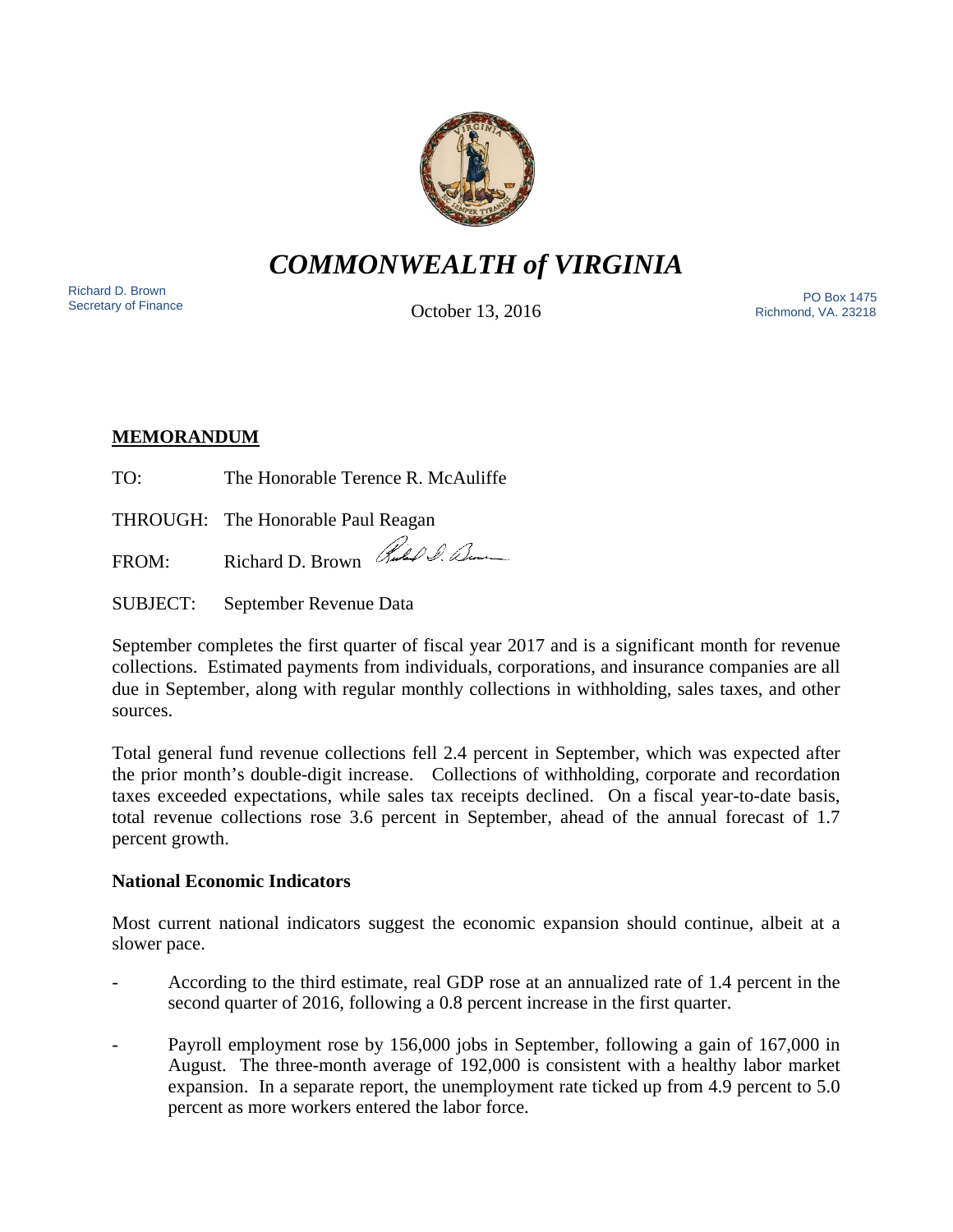- Initial claims for unemployment fell by  $5,000$  to  $249,000$  during the week ending October 1. The four-week moving average fell by 2,500 to 253,500. Initial claims have been below 300,000 for 83 consecutive weeks, the longest streak since 1970.
- The Conference Board's index of leading indicators fell 0.2 percent in August, after two months of broad-based growth. However, underlying conditions suggest the economy will advance.
- The Conference Board's index of consumer confidence rose 2.3 points to 104.1 in September, the highest level since August 2007. Both the expectations and present conditions components saw healthy increases.
- Activity in the manufacturing sector improved in September. The Institute of Supply Management index rose from 49.4 to 51.5, above expectations and exceeding the expansionary threshold of 50.0.
- The CPI rose 0.2 percent in August and stands 1.1 percent above August 2015. Core inflation (excluding food and energy prices) increased 0.3 percent in August and is 2.3 percent above a year ago.
- At its September meeting, the Federal Reserve announced that it is maintaining the federal funds target rate at the range of 0.25 to 0.5 percent.

#### **Virginia Economy**

In Virginia, payroll employment rose 1.7 percent in August from August of last year. Northern Virginia posted growth of 1.9 percent; Hampton Roads grew 0.3 percent; and Richmond-Petersburg rose 3.3 percent. The seasonally adjusted unemployment rate rose 0.2 percentage point to 3.9 percent in August.

The Virginia Leading Index rose 0.6 percent in August after increasing 0.7 percent in July. Initial claims for unemployment, auto registrations, and future employment all improved, while the U.S. leading index declined. On a regional basis, the index for Blacksburg was unchanged in August, while the indexes for the remaining MSAs increased.

#### **September Revenue Collections**

Total general fund revenue collections fell 2.4 percent in September, which was expected after the prior month's double-digit increase. Collections of withholding, corporate and recordation taxes exceeded expectations, while sales tax receipts declined. On a fiscal year-to-date basis, total revenue collections rose 3.6 percent in September, ahead of the annual forecast of 1.7 percent growth.

*Net Individual Income Tax (70% of general fund revenues)*: Through September, collections of net individual income taxes increased 3.9 percent from the same period last year, exceeding the annual estimate of 1.8 percent growth. Performance in each component of individual income tax is as follows: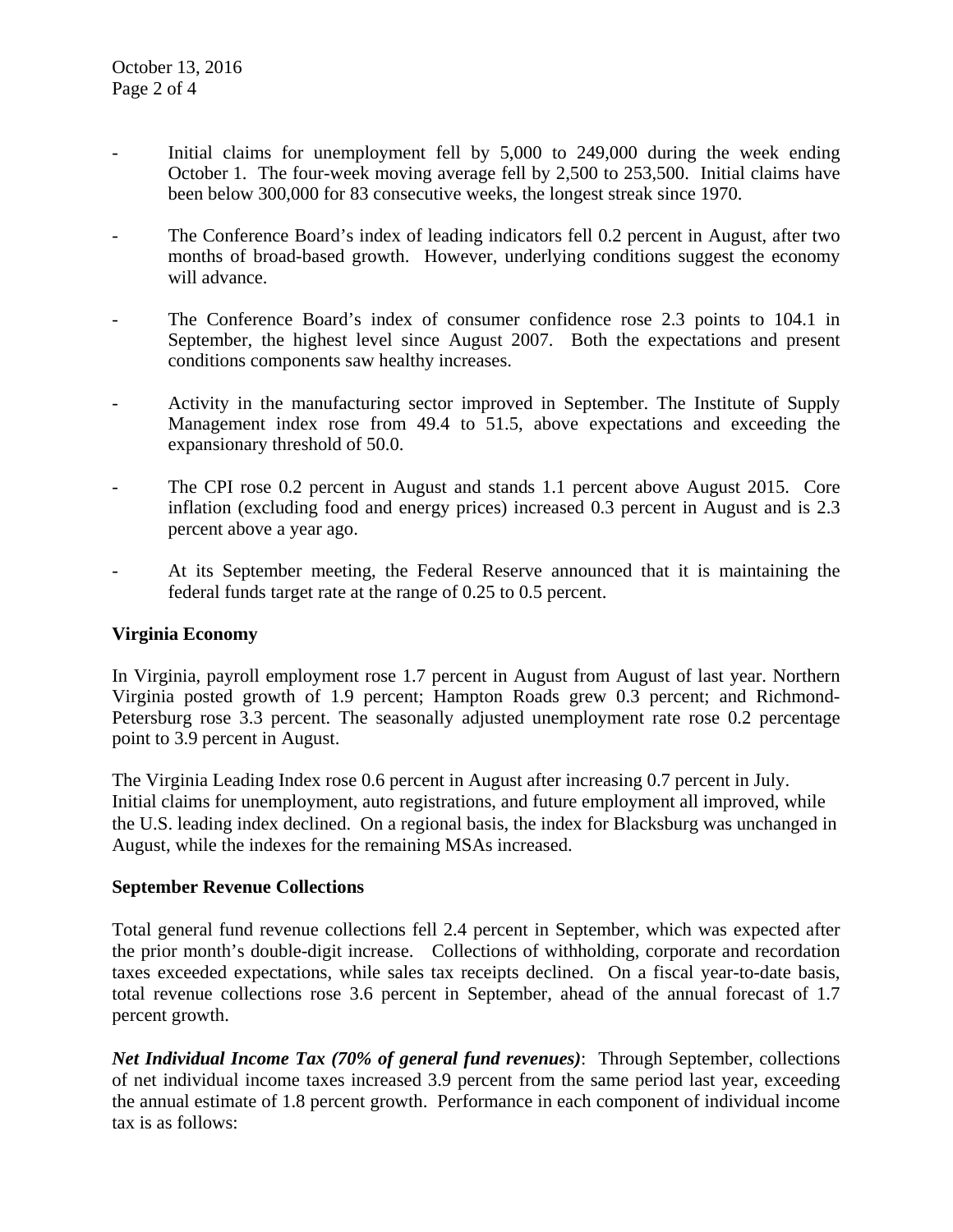*Individual Income Tax Withholding (64% of general fund revenues)*: Payroll withholding taxes fell 5.8 percent in September. The decline was due to the timing of payments, as collections jumped 17.7 percent last month. Year-to-date, withholding collections are 4.1 percent ahead of the same period last year, exceeding the estimate of 3.0 percent growth.

*Individual Income Tax Nonwithholding (17% of general fund revenues)*: September is a significant month for collections in this source since the first estimated payment for fiscal year 2017 is due. Collections fell 3.1 percent in September from last year. Yearto-date, collections were \$470.8 million compared with \$472.0 million in the same period last year last year, falling by 0.2 percent but ahead of the annual estimate of a 1.2 percent decline.

*Individual Income Tax Refunds*: Through September, the Department of Taxation issued \$114.9 million in refunds compared with \$122.9 million in the same period last year, a 6.5 percent decline.

*Sales Tax (18% of general fund revenues)*: Collections of sales and use taxes, reflecting August sales, fell 3.5 percent in September. On a fiscal year-to-date basis, collections have risen 0.2 percent, trailing the annual estimate of 2.6 percent growth. Adjusting for the accelerated sales tax program, sales tax collections have grown by 0.2 percent year-to-date, trailing the forecast of 3.7 percent growth.

*Corporate Income Tax (4% of general fund revenues)*: As with nonwithholding, September is a significant month for collections in this source, as the first estimated payment for the fiscal year is due. Through September, collections in this source were \$197.5 million compared with \$188.0 million in the same period last year, a 5.1 percent increase compared with the annual forecast of a 3.0 percent decline.

*Wills, Suits, Deeds, Contracts (2% of general fund revenues)*: Collections of wills, suits, deeds, and contracts – mainly recordation taxes – were \$35.1 million in September, compared with \$29.5 million in September of last year, a 19.1 percent increase. On a year-to-date basis, collections are up 14.2 percent, well ahead of the annual forecast of 5.5 percent growth.

#### **Other Revenue Sources**

The following list provides data on September collections for other revenue sources:

|                                       | <b>Year-to-Date</b> | Annual<br><b>Estimate</b> |
|---------------------------------------|---------------------|---------------------------|
| Insurance Premiums (2.0% GF revenues) | NA                  | 1.3%                      |
| Interest Income (0.3% GF revenues)    | 36.8%               | 5.3%                      |
| ABC Taxes (1% GF revenues)            | 20.3%               | $-2.8\%$                  |

*Note: Monthly collections of insurance company premiums are being transferred to the Transportation Trust Fund per Chapter 896, 2007 Acts of the Assembly until the required amount of \$163.1 million has been deposited.*